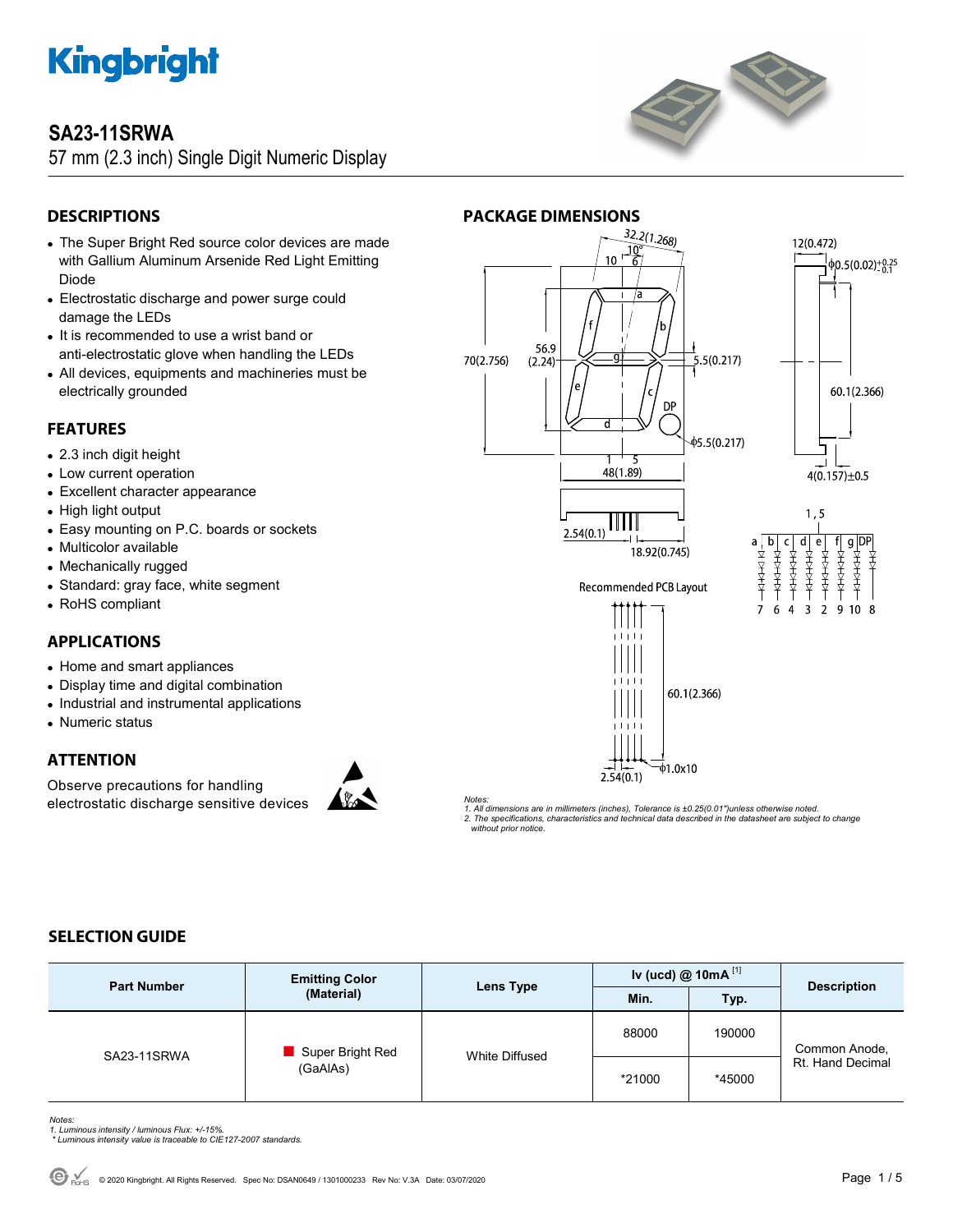#### **ELECTRICAL / OPTICAL CHARACTERISTICS at T<sub>A</sub>=25°C**

| <b>Parameter</b>                                                            | Symbol                       | <b>Emitting Color</b> | Value      |                          |             |
|-----------------------------------------------------------------------------|------------------------------|-----------------------|------------|--------------------------|-------------|
|                                                                             |                              |                       | Typ.       | Max.                     | <b>Unit</b> |
| Wavelength at Peak Emission $I_F = 10mA$                                    | $\Lambda_{\rm peak}$         | Super Bright Red      | 655        | $\overline{\phantom{a}}$ | nm          |
| Dominant Wavelength $I_F = 10mA$                                            | $\lambda_{\mathsf{dom}}$ [1] | Super Bright Red      | 640        |                          | nm          |
| Spectral Bandwidth at 50% Φ REL MAX<br>$I_F = 10mA$                         | Δλ                           | Super Bright Red      | 20         | ٠                        | nm          |
| Capacitance                                                                 | C                            | Super Bright Red      | 45         | $\overline{\phantom{a}}$ | pF          |
| Forward Voltage $I_F$ = 10mA (Segment)<br>Forward Voltage $I_F$ = 10mA (DP) | $V_F$ <sup>[2]</sup>         | Super Bright Red      | 7.2<br>3.6 | 9.2<br>4.6               | $\vee$      |
| Reverse Current ( $V_R$ = 5V) (Per chip)                                    | I <sub>R</sub>               | Super Bright Red      |            | 10                       | μA          |

*Notes:* 

1. The dominant wavelength (λd) above is the setup value of the sorting machine. (Tolerance λd : ±1nm. )<br>2. Forward voltage: ±0.1V.<br>3. Wavelength value is traceable to CIE127-2007 standards.

*4. Excess driving current and / or operating temperature higher than recommended conditions may result in severe light degradation or premature failure.* 

| <b>Parameter</b>                                            | Symbol                  | Value                 | <b>Unit</b> |  |
|-------------------------------------------------------------|-------------------------|-----------------------|-------------|--|
| Power Dissipation (Per chip)                                | $P_D$                   | 75                    | mW          |  |
| Reverse Voltage (Per chip)                                  | $V_{R}$                 | 5                     | V           |  |
| Junction Temperature                                        | $T_{j}$                 | 115                   | $^{\circ}C$ |  |
| <b>Operating Temperature</b>                                | $T_{op}$                | $-40$ to $+85$        | $^{\circ}C$ |  |
| Storage Temperature                                         | $T_{\text{stg}}$        | $-40$ to $+85$        | $^{\circ}C$ |  |
| DC Forward Current (Segment)<br>DC Forward Current (DP)     | IF.                     | 30<br>30              | mA          |  |
| Peak Forward Current (Segment)<br>Peak Forward Current (DP) | $I_{FM}$ <sup>[1]</sup> | 155<br>155            | mA          |  |
| Electrostatic Discharge Threshold (HBM)                     |                         | 3000                  | V           |  |
| Lead Solder Temperature <sup>[2]</sup>                      |                         | 260°C For 3-5 Seconds |             |  |

### **ABSOLUTE MAXIMUM RATINGS at T<sub>A</sub>=25°C**

*Notes: 1. 1/10 Duty Cycle, 0.1ms Pulse Width.* 

*2. 2mm below package base. 3. Relative humidity levels maintained between 40% and 60% in production area are recommended to avoid the build-up of static electricity – Ref JEDEC/JESD625-A and JEDEC/J-STD-033.*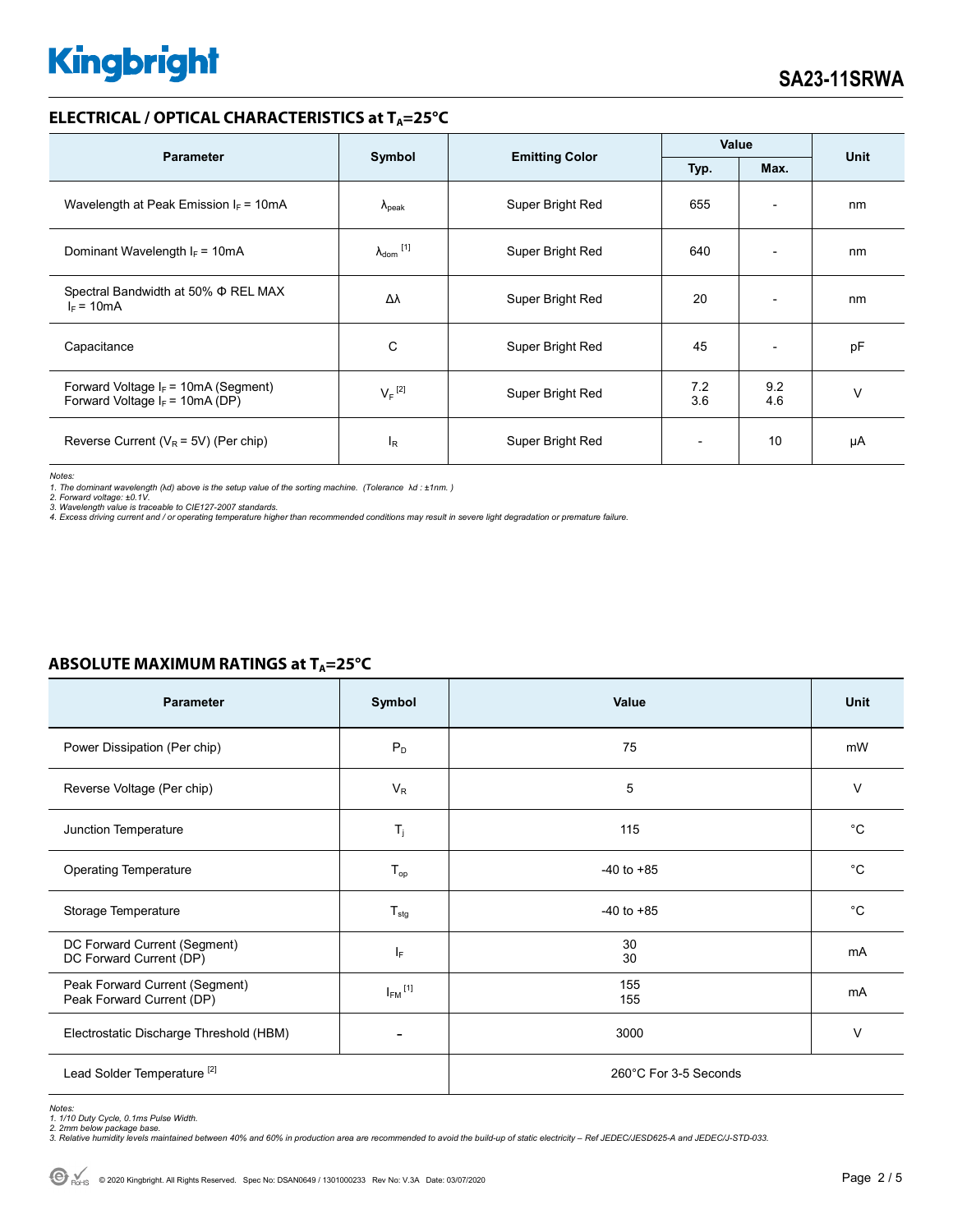### **TECHNICAL DATA**



### **SUPER BRIGHT RED (SEGMENT)**





© 2020 Kingbright. All Rights Reserved. Spec No: DSAN0649 / 1301000233 Rev No: V.3A Date: 03/07/2020Page 3 / 5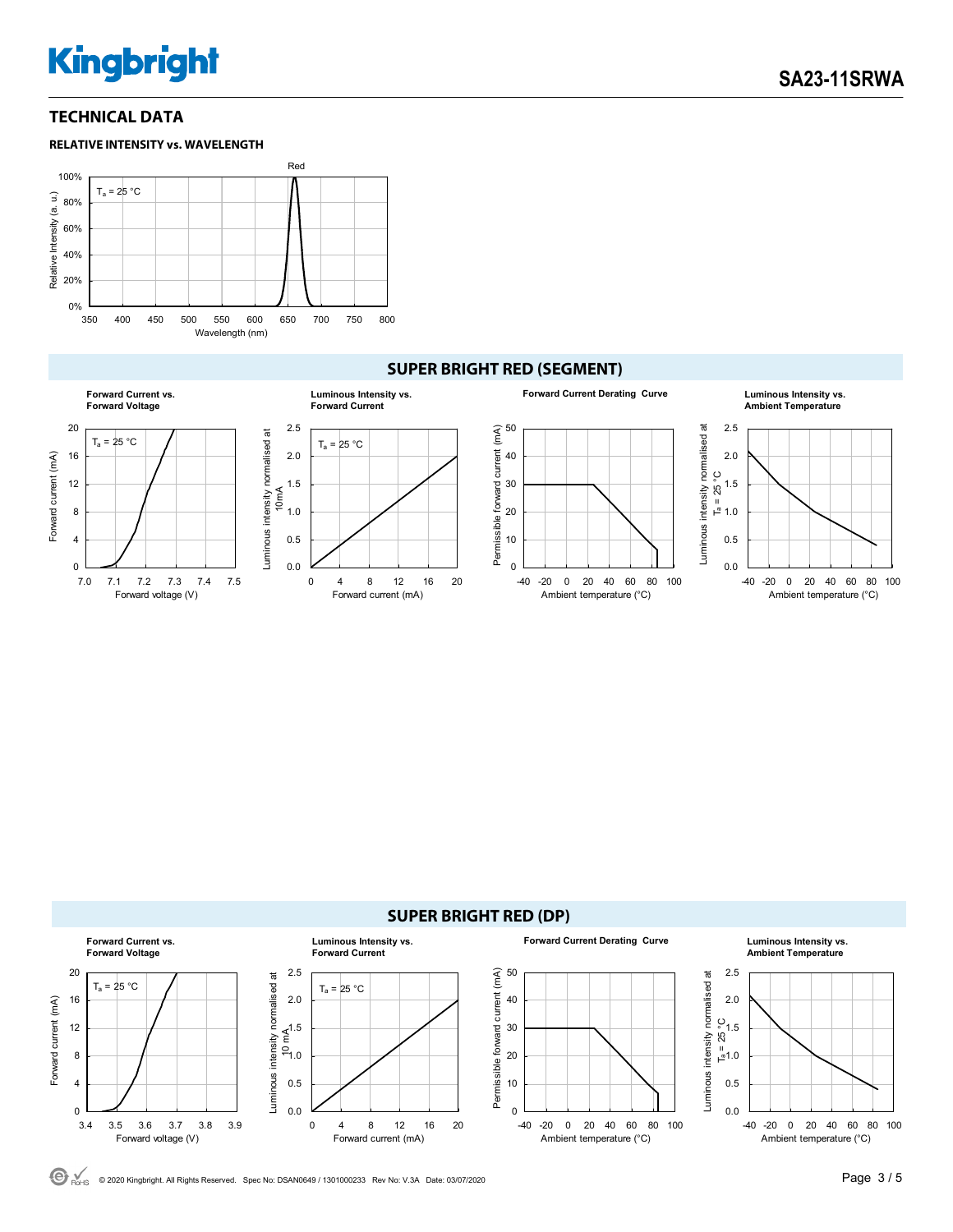#### RECOMMENDED WAVE SOLDERING PROFILE **A CONTACT A CONTACT SOLDERING PROFILE** SOLDERING PROFILE



- *attached to the LED pins) prior to immersion in the solder wave with a maximum solder bath temperature of 260°C*
- 
- *4. Fixtures should not incur stress on the component when mounting and during soldering process.*
- 
- 
- *7. During wave soldering, the PCB top-surface temperature should be kept below 105°C.*

### **PACKING & LABEL SPECIFICATIONS**



### **THROUGH HOLE DISPLAY MOUNTING METHOD Lead Forming**

1. Do not bend the component leads by hand without proper tools. The leads should be bent by clinching the upper part of the lead firmly such that the bending force is not exerted on the plastic body.





- 1. The installation process should not apply stress to the lead terminals.
- 2. When inserting for assembly, ensure the terminal pitch matches the substrate board's hole pitch to prevent spreading or pinching the lead terminals. *(Fig.1)*
- 3. The component shall be placed at least 5mm from edge of PCB to avoid damage caused excessive heat during wave soldering.*(Fig.2)*







Not Recommended

 $(Fig.2)$ 

Recommended

260pcs / Box

### *Notes: 1. Recommend pre-heat temperature of 105°C or less (as measured with a thermocouple 2. Peak wave soldering temperature between 245°C ~ 255°Cfor 3 sec (5 sec max). 3. Do not apply stress to the epoxy resin while the temperature is above 85°C.*



- 1. Through-hole displays are incompatible with reflow soldering.
- 2. If components will undergo multiple soldering processes, or other processes where the components may be subjected to intense heat, please check with Kingbright for compatibility.

### **CLEANING**

26 Tube / Box

- 1. Mild "no-clean" fluxes are recommended for use in soldering.
- 2. If cleaning is required, Kingbright recommends to wash components with water only. Do not use harsh organic solvents for cleaning because they may damage the plastic parts .
- 3. The cleaning process should take place at room temperature and the devices should not be washed for more than one minute.
- 4. When water is used in the cleaning process, Immediately remove excess moisture from the component with forced-air drying afterwards.

Outside Label